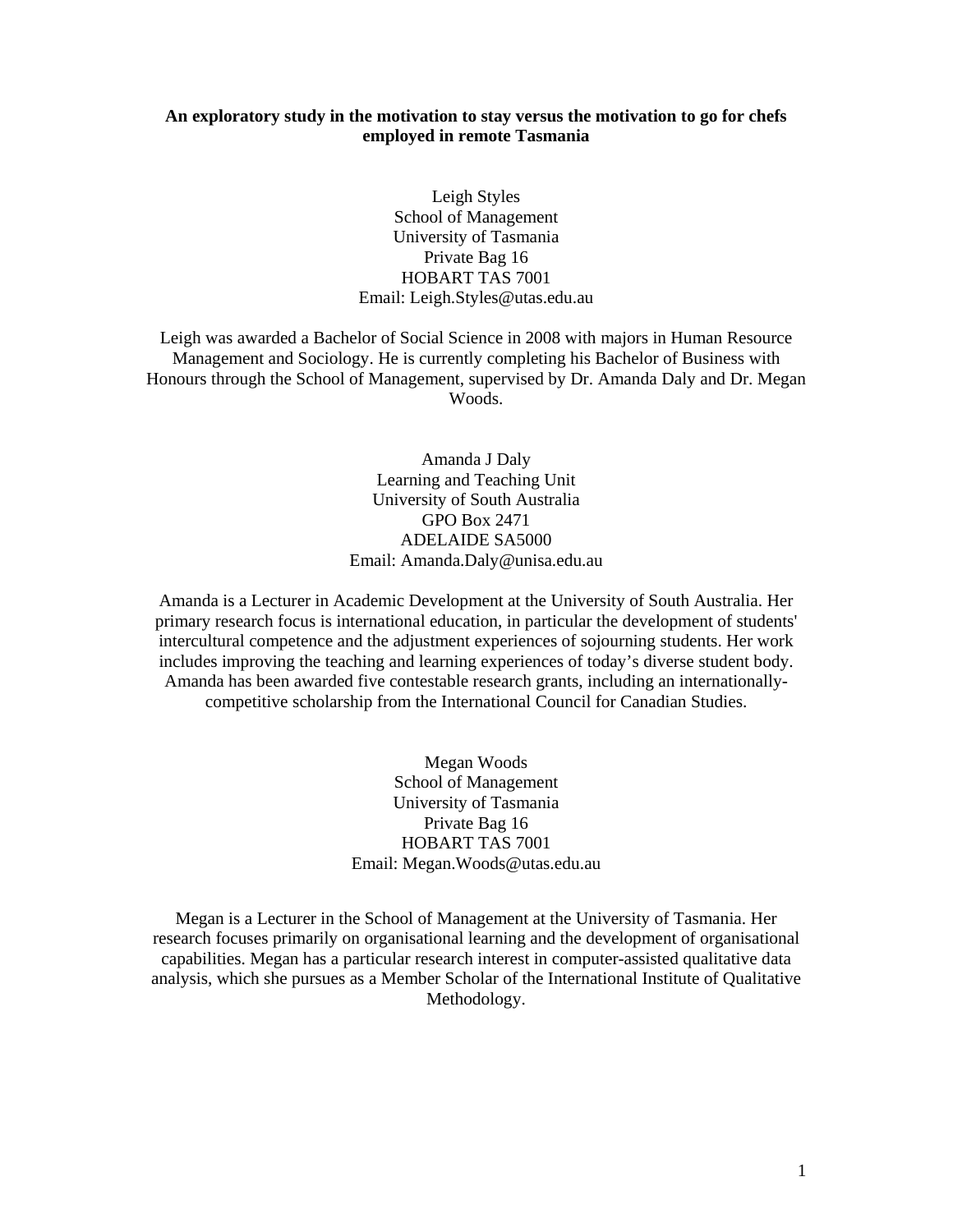## **Abstract**

The Tasmanian tourism and hospitality (T&H) industry is the largest in the state's service sector. Worldwide, the industry is volatile, experiencing extreme levels of employee turnover. T&H organisations report significant difficulty with retention of chefs and this is heightened in regional locations. Chefs are a profession that is in short supply and a transferrable skill set means that they are a profession known for frequent job hopping, in an industry that is already fitted with a revolving door. This study used semi-structured interviews to understand the factors that contribute to the turnover of chefs employed in regional Tasmania from the perspective of the employee. The research analysed the factors that influence a chef's turnover intention. Turnover intentions were attributed to the perceived lack of career advancement and promotion opportunities, a willingness and ability to travel and a desire to develop new skills and further their training. The findings of this study will assist T&H organisations operating in remote locations to improve recruitment and selection processes and employee retention strategies, thereby minimising the costs and production losses caused by turnover.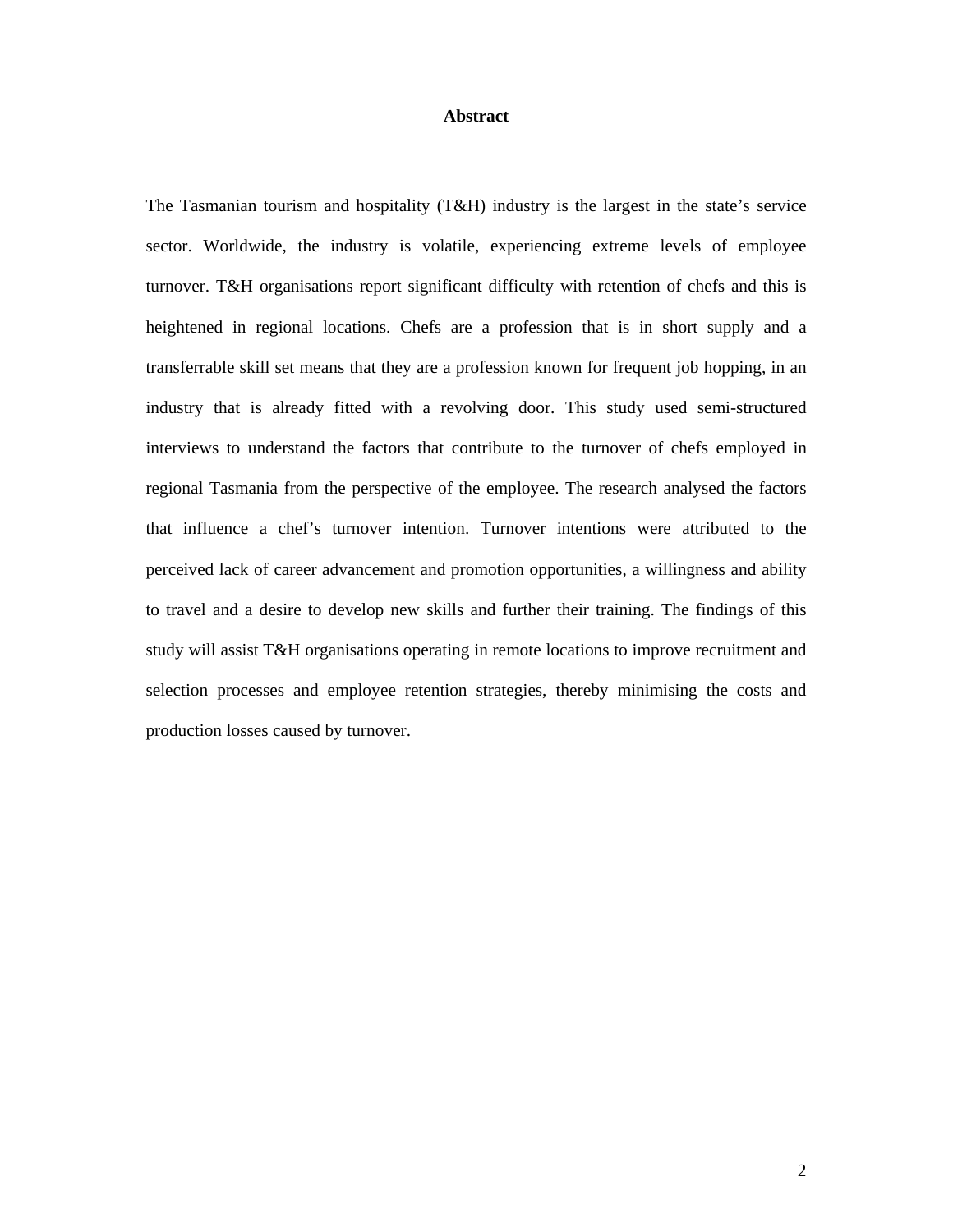# AN EXPLORATORY STUDY IN THE MOTIVATION TO STAY VERSUS THE MOTIVATION TO GO FOR CHEFS EMPLOYED IN REMOTE TASMANIA

## **Introduction**

The tourism and hospitality (T&H) sector employs up to ten percent of the global workforce (Baum, 2002) and it is an industry that is set to continue growing (World Travel and Tourism Council, 2009). The sector's economic contribution is significant, with one in every nine jobs is related to the hospitality industry, either directly or indirectly (Executive Handbook 2001 cited in Collins, 2007:78). In service industries such as tourism and hospitality, an organisation's human resources are essential to achieve sustainable competitive advantage in the marketplace as they determine the company's ability to deliver services to guests (Collins, 2007). Turnover in the T  $\&$  H sector often exceeds 50% (Davidson  $\&$  Timo, 2006); double that of other industries (Martin, Mactaggart & Bowden, 2006). Such high turnover causes disruption to the business and downtime resulting from constant change in personnel, weakening the economic performance of the sector. Turnover of chefs is particularly critical as chefs determine the organisation's reputation for high quality food and its ability to deliver excellent meals (Mariani, 2006). The turnover of chefs in the T&H industry is widespread (Rowley & Purcell, 2001) and results in lost productivity and profits for the organisation (Walsh & Taylor, 2007), making retention a significant issue for  $T \& H$  organisations.

Retaining staff is additionally challenging for tourism and hospitality businesses located in remote and regional locations. Organisations operating in remote locations have a much smaller talent pool from which to recruit their staff and may have to provide additional services and incentives in order to attract and retain their human capital. In addition, unmet expectations, boredom and the isolation may result in considerably higher rates of turnover compared to those organisations operating in an urban location (Davidson & Timo, 2006).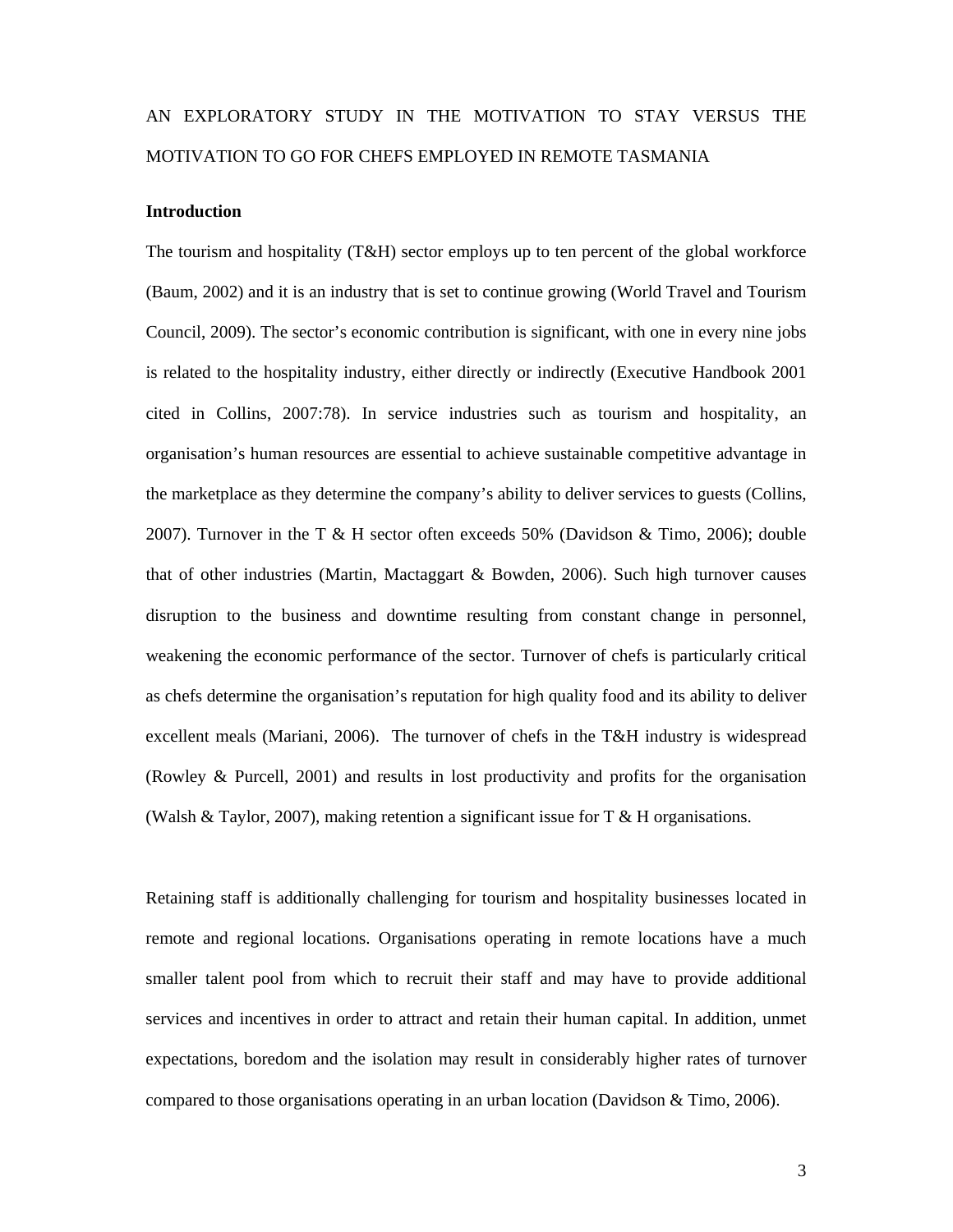In order to understand the issues affected the turnover of chefs employed in remote locations, this research utilised qualitative interviews with ten qualified chefs working within three remote Tasmanian locations. The research explored the competing factors which influence a chef's decision to stay with or leave their employment in remote Tasmania. As part of a larger investigation of retention and turnover of chefs in remote Tasmanian T&H organisations, this study sought to understand the reasons to go (turnover intention) and the reasons to stay (retention). Interestingly, De Vos and Meganck (2009) note that retention is often ignored in most turnover research.

The current study uses motivation theory to understand the influences of turnover intention. While motivation theory is typically concerned with work effort, the current study looks at the drivers to remain employed in a remote or rural location as compared to the drivers to leave employment. In a similar study that investigated the unmet hygiene factors of employees working in hospitality, Poulston (2009) proposed that Herzberg's dual factor theory of motivation has application in determining turnover intention. For example, staff who are dissatisfied are likely to take action by resigning. In an industry plagued by high turnover and a profession that is highly mobile, the imbalance of the motivation and hygiene factors as identified by Herzberg is expected to lead to higher levels of turnover.

#### **Literature Review**

## *Turnover in the hospitality industry*

As noted earlier, the T&H industry experiences high levels of turnover. Turnover may be caused by a number of personal, organisational or industry factors. Personal factors can include changes in the family situation, a new job offer or the desire to learn new skills (Rowley & Purcell, 2001). Industry causes for the unusually high levels of turnover in the T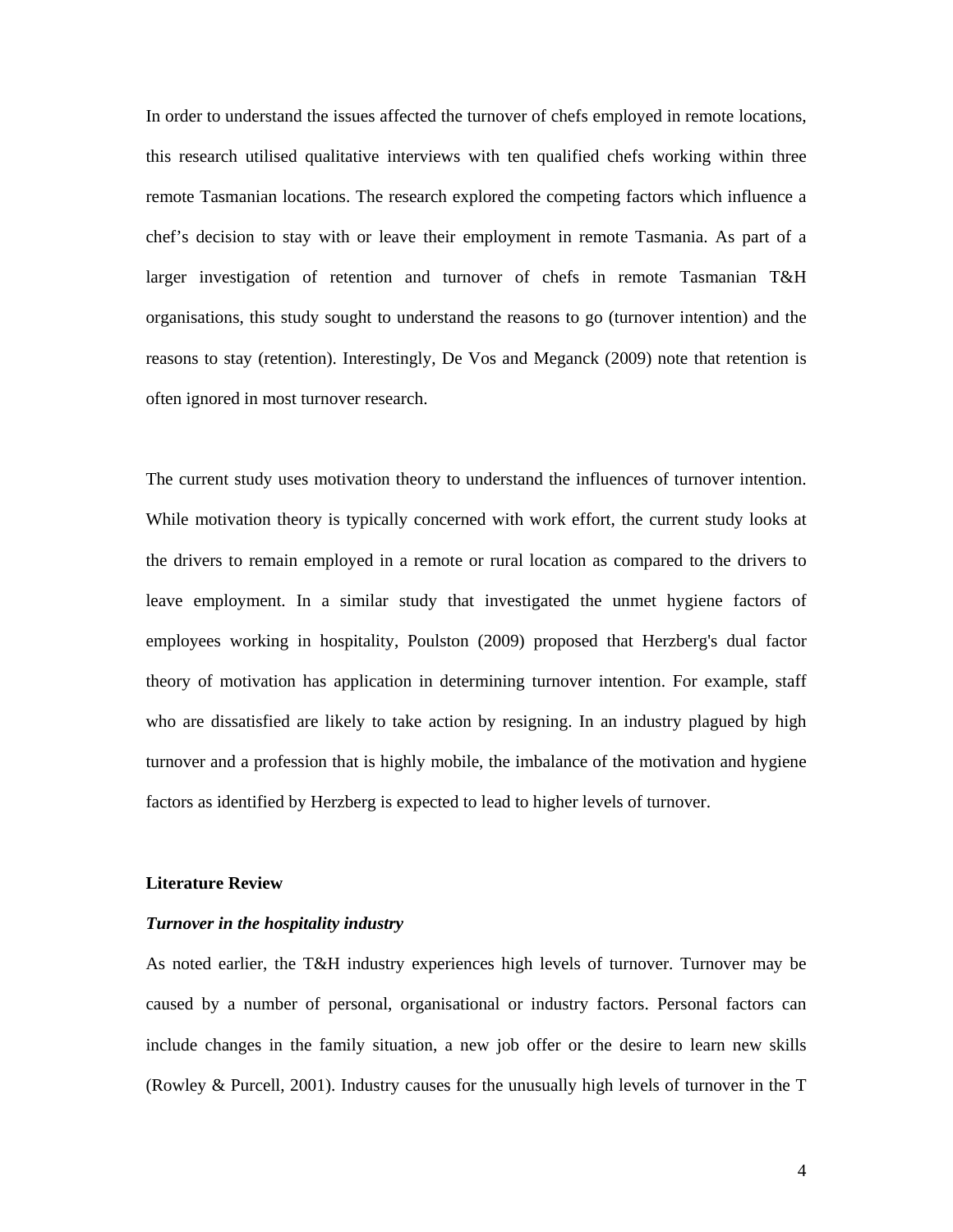& H industry may include sexism, anti-social working hours, poor pay, pressure and high levels of stress (Pratten, 2003). The fluctuations in business activity caused by the seasonal nature of T&H in remote Tasmania means that employees may find that their working hours increase dramatically during the peak period (November through to April) and are reduced considerably during the off peak. During the off-peak season when visitor numbers are low, boredom may be one of many detrimental factors that lead to turnover. Overall, this fluctuation in demand contributes to the poor working conditions of T&H employees (Robinson & Barron, 2007; Cairncross & Kelly 2008).

## *Turnover and Retention in Remote Areas*

Davidson and Timo (2006) found that T&H organisations operating in remote locations experience turnover rates more than twice the level of those businesses in metropolitan locations. For organisations operating in remote locations, attraction and retention of employees may be problematic because of limited social life, isolation and boredom (Davidson & Timo, 2006). As identified above, the seasonal nature of remote Tasmanian T&H organisations may also lead to the increased turnover of staff. Managerial respondents in the Tourism and Transport Australia Forum (2006) study commented on the difficulty of replacing talent in remote locations. Many acknowledged that the industry is already affected by high turnover and the difficulties that organisations operating in remote and rural locations have in attracting, motivating and retaining staff (Tourism and Transport Forum Australia, 2006).

## *Motivation, turnover and retention*

Employee motivation has been found to have a significant impact on the job satisfaction and commitment of employees (Udechukwu, 2007). Herzberg's dual-factor theory of motivation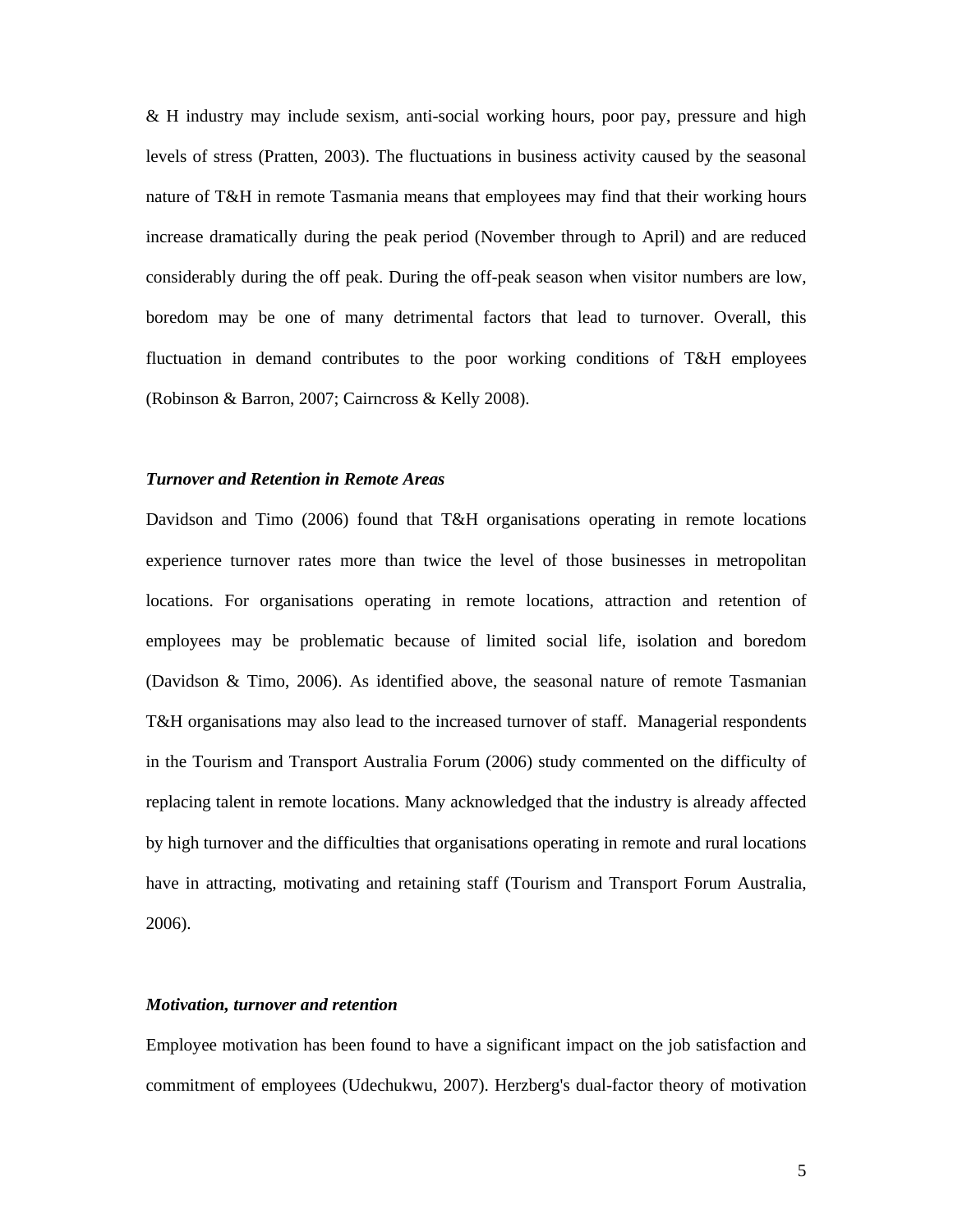(Herzberg, Mausner & Snyderman, 1959; Herzberg, 2003) proposes the factors that produce job satisfaction and motivation are quite distinct from those, known as hygiene factors, which lead to job dissatisfaction (see Table 1). Herzberg also proposes that job satisfaction and job dissatisfaction are not opposite extremes of the same dimension but instead co-exist as two distinct phenomena which vary in strength from "no satisfaction" to "high satisfaction" and from "no dissatisfaction" to "high dissatisfaction" (Herzberg 2003).

## Insert Table 1 here

Dual-motivation theory has three important implications for understanding turnover and retention. The first implication is that any particular employment characteristic could be operating either as motivator or as a hygiene factor and thereby influencing either job satisfaction or dissatisfaction. The T&H industry is characterised by poor pay and working conditions, constant staff shortages, long hours, shift work and difficult customer and colleague relationships (Poulston, 2009). Many of these factors are identified by Herzberg (2003) as hygiene factors that influence job dissatisfaction and would therefore influence the turnover intentions of staff working in these conditions.

The second implication is that an individual's turnover intentions may be influenced by unmet expectations about motivators or hygiene factors. For example, chefs may be attracted to work in a remote or rural area for the hygiene factors such as remuneration, but their turnover intentions might be the result of unsatisfied motivational factors such as career and advancement opportunities and training and development opportunities. Poulston (2009) notes that the deficiency of hygiene factors (for example, pay and working conditions) will cause the motivational factors to be deficient. Research by Walsh and Taylor (2007) supports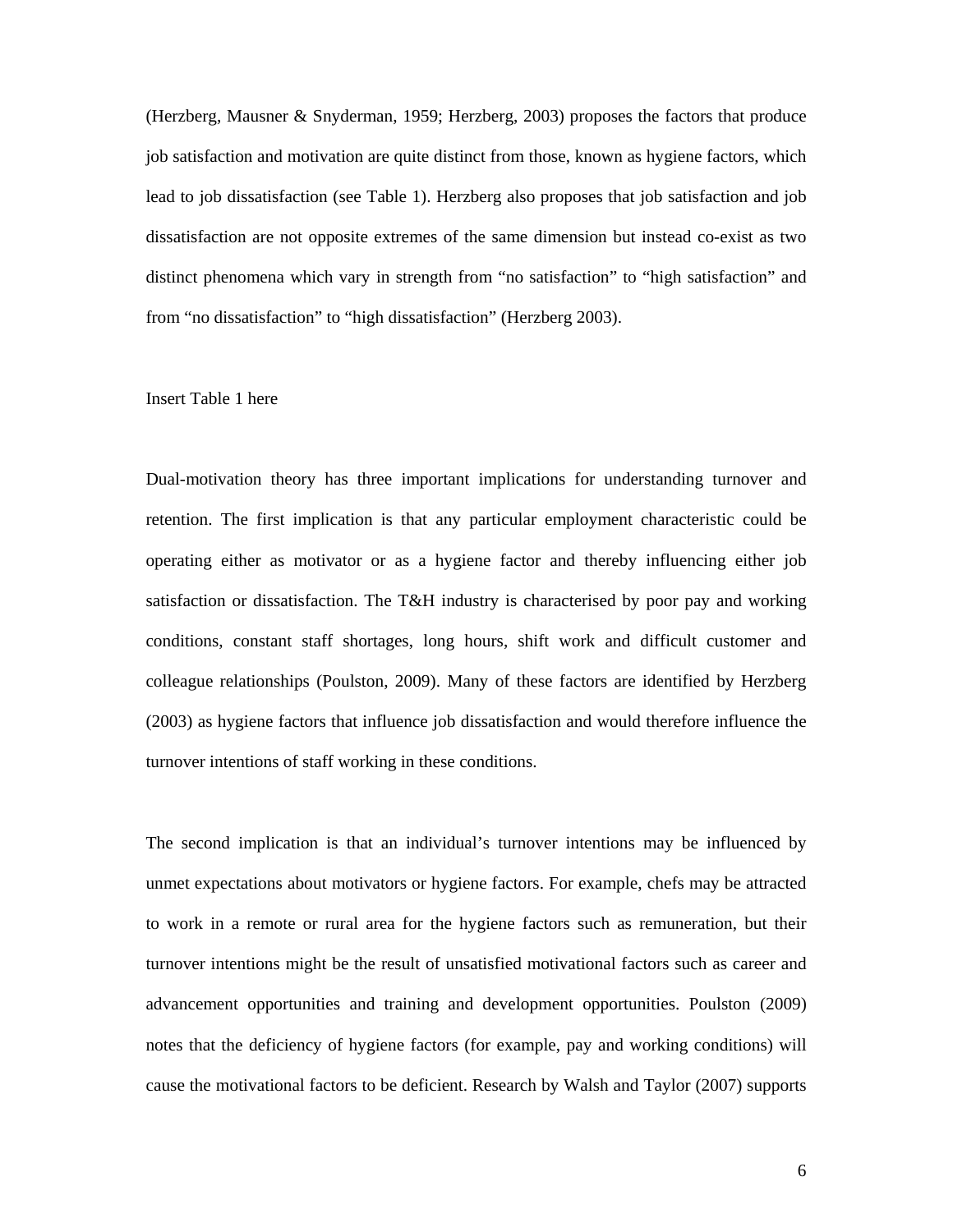Herzberg's theory, finding that the intrinsic aspects of hospitality professional's jobs are more important than the extrinsic rewards. The intrinsic or motivational factors include challenging work, interesting work, developing new skills, participation in making decisions, increased responsibilities, autonomy and control and the freedom to be creative (Walsh & Taylor, 2007). Similarly, Hytter (2007) identified several direct and indirect factors that have an impact on employee retention. While direct factors included remuneration; leadership style; career opportunities; training and development; physical working conditions; and work-life balance, the indirect factors were comprised of job satisfaction; loyalty, trust and, commitment; and, identification with and attachment to the company. According to Hytter (2007), a successful retention program will consider both direct and indirect factors and ensure that the motivators such as career and training opportunities, commitment and identification with the company are taken into account, in addition to the remuneration, working conditions and leadership (Herzberg's hygiene factors).

The third implication is that as motivators and hygiene factors co-exist they may exert competing influences on an employee's job commitment. Most research on turnover and retention has not considered the balancing or the competition between the factors and how such influential factors are understood by the employee. Therefore, studies that look at both the reasons to leave and the reasons to stay is required, as this is not always considered in scholarly literature on employee turnover or retention (Hausknecht, Rodda & Howard, 2009; De Vos & Meganck, 2009; Maertz & Griffith, 2004). To explore this issue, the study examined the following research question: *What factors influence the motivation to stay and the motivation to go of chefs employed in remote Tasmania?*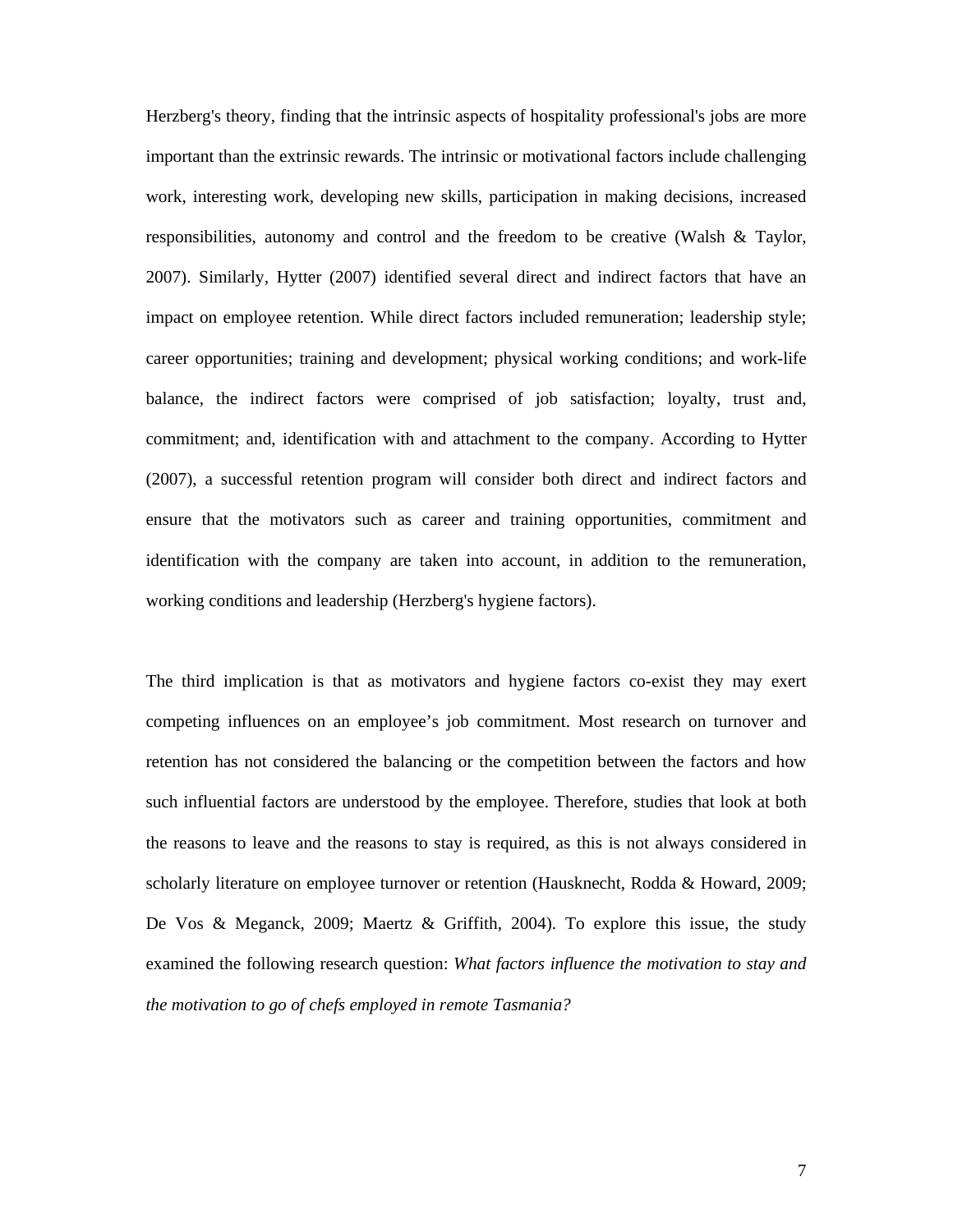## **Method**

This study explored the factors that influence a chef's decision to terminate the organisationemployee relationship. A qualitative approach was chosen as qualitative research typically produces a wealth of detailed information about a smaller group of people (Patton 1990 cited in Daly 2007). Ten semi-structured interviews were conducted with chefs that are currently working remote Tasmania. The semi-structured interviews were centred around five themes. Four themes were adapted from Min's (2007) study on employee turnover in the warehousing industry: *demographic variables* such as participant age and gender; *occupational variables* such as their skills and experience; *organisational variables* such as the working environment, organisation size and working relationships and *individual variables* such as pay scale and career advancement opportunities. The fifth variable was *location* and considered the environment, activities available and the cuisine (Gow, Warren, Anthony, & Hinschen, 2008).

## *Participants*

Participants were ten qualified chefs employed by a private organisation that operates a number of properties in both metropolitan and regional Tasmanian locations (see Table 2). The participants were drawn from three remote Tasmanian locations. The minimum qualification obtained by all participants was a Certificate III in Commercial Cookery: apprentice chefs were not interviewed as they are tied to their employer by their apprenticeship and therefore have less discretion about leaving their employment. Each rank of the professional system for qualified chefs (Demi Chef > Chef De Partie > Sous Chef > Head Chef > Executive Chef) was represented. Most participants were male, employed with the organisation for less than six months and had a mean age of 33 years.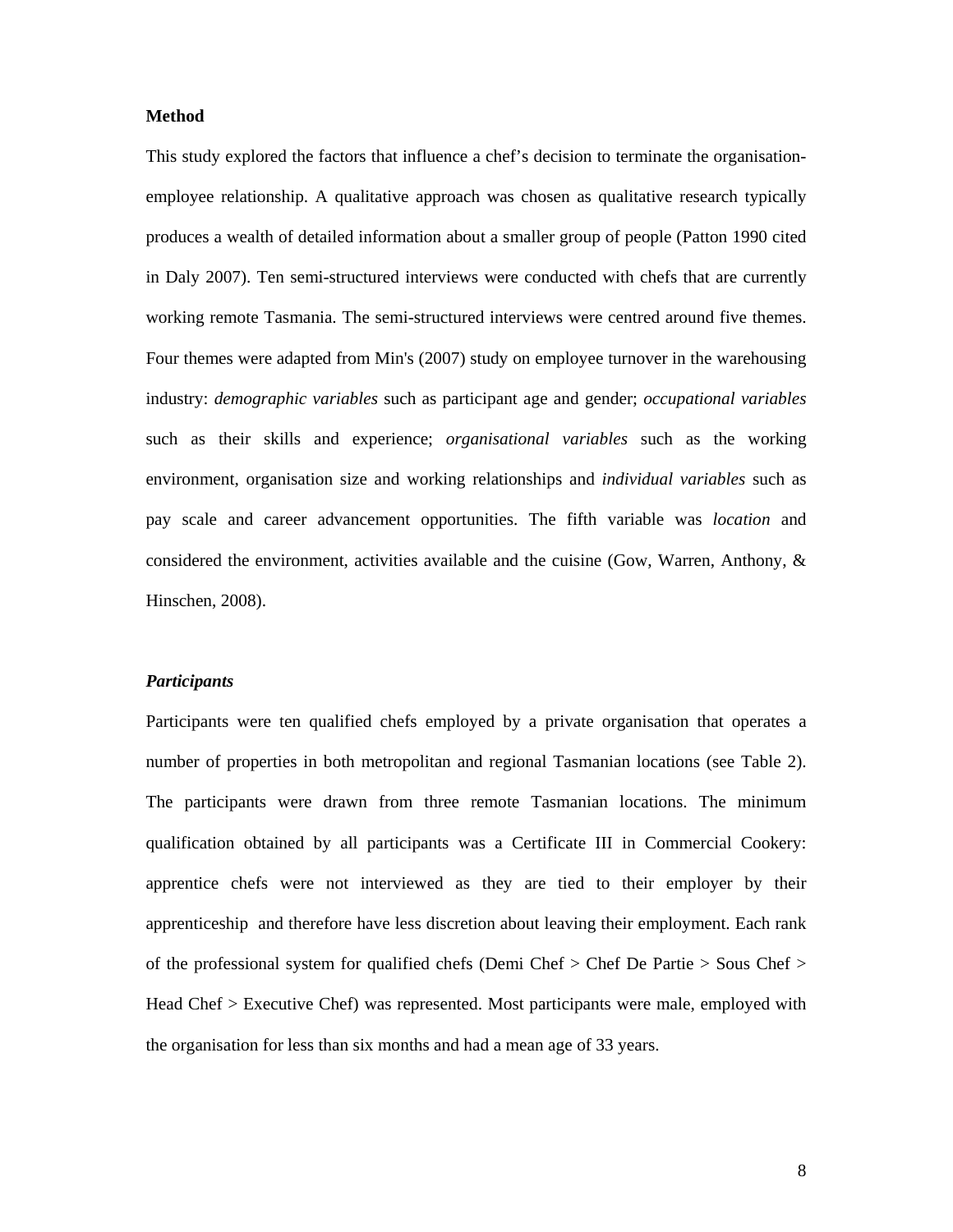## *Data Collection*

Data were collected through face-to-face interviews conducted at the chefs' places of employment during July and August 2009. Participants provide more detailed and accurate responses when interviews are conducted within the same time frame and context as that which the research is seeking to understand (Guba & Lincoln, 1989; Shuy, 2002). Therefore, despite being "a resource intensive strategy, the costs involved were balanced with the unique opportunities to interview participants in situ" (Daly, 2007:77).

### *Data Analysis*

The interviews were digitally recorded and the data was transcribed shortly after the completion of the interview. QSR International's N-Vivo software program was used to code the data into categories ('nodes') representing topical areas discussed by participants. Coding data in N-Vivo is a two-step process visually resembling the Copy and Paste functions of Microsoft Word™. The first coding step entailed highlighting the relevant text in the source document, akin to selecting text for Copying in a Word™ document. The second step assigns the data to selected nodes or to newly created nodes which are titled to reflect the substance of the text.

Coding occurred through two stages. Stage one involved inductive coding of the data into nodes which were descriptively titled to reflect the topics raised by participants. Stage two entailed re-sorting the data categories developed through the inductive coding into three groupings: **Motivation to Stay, Motivation to Go,** and **Contextual and Other**. Subcategories for each of the five variables (demographic, occupation, organisation, individual, location) discussed earlier were created in the **Motivation to Stay** and **Motivation to Go** groups. The descriptive nodes were then categorised into these groupings according to the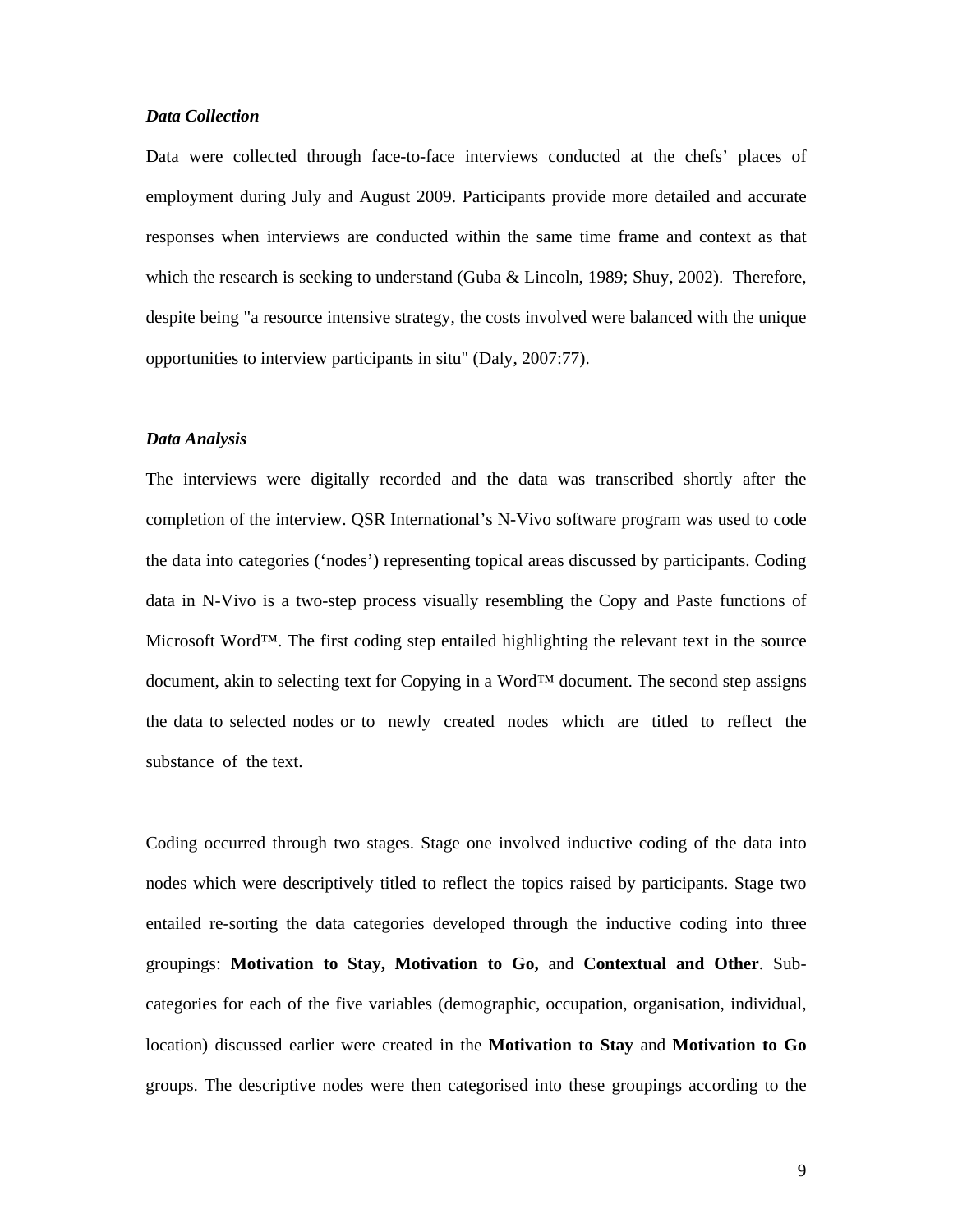motivation and variable to which they related. Any relevant data that did not appear to fit the other predefined nodes was coded to the **Contextual and Other** category. The final node system incorporated six sub-categories into the **Motivation to Stay** and the **Motivation to Go** groupings. These were *Career Plans*, *Economic Crisis, Individual and Demographic, Location, Occupation and Organisation.* Within the Motivation to Go, an additional child node titled *Travel* was included.

## **Findings**

This section presents the research findings about the motivations to go (turnover intention) and the motivations to stay (retention) identified by participants, drawing on selected quotes from the interviews. Motivation to go was attributed to the geographic location of the property, the occupation and demographic and individual factors which includes travel. The motivation to stay was attributed to the geographic location of the property, the employing organisation and the occupation.

## *Motivation to Go*

#### *Geographic location of the work*

The geographic location of the work presented a motivation to go for some chefs. The remote locations provided limited, if any, recreational facilities, community and basic services. In some instances up to half an hour of travel was required for the nearest supermarket and over an hour of travelling for the nearest bank. As the quotes below illustrate, the educational consequences of geographic location also created a motivation to leave.

| Cooper  | Now that I've got a little one, when she is ready to take on schoollooking      |
|---------|---------------------------------------------------------------------------------|
|         | [in the future] to move somewhere that will suit her, a bit more family         |
|         | <i>orientated for a change.</i>                                                 |
| Lillith | I wanted to do some more education stuff but I'm finding it hard to<br>organise |
| Rohan   | There isn't a lot of training down here. There's a TAFE that does hospitality   |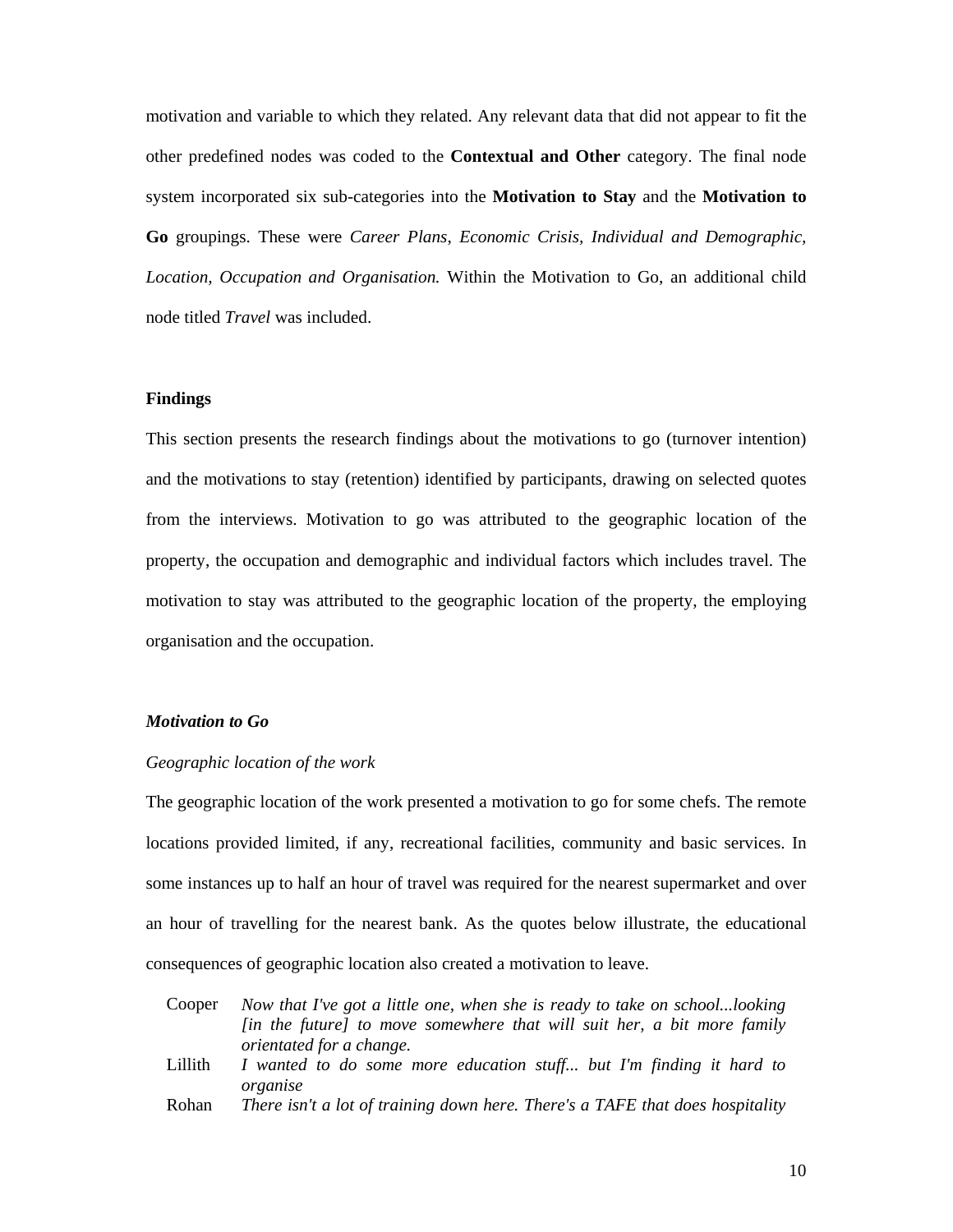*courses, but they do... a coffee course, a first aid course and something else. You really have got to travel to do courses...almost go to Melbourne* 

Ongoing professional development is important for chefs as it provides a chance to differentiate themselves and assist in their career advancement. However, Lillith ad Rohan mentioned that the geographic isolation of the work meant that accessing further training was difficult. For Cooper, the educational consequences related to his family rather than his professional development. The location of the work meant that he will consider leaving the location in the future as his daughter requires schooling.

## *Occupation*

The chef's profession is one that is physically taxing on the body and also highly stressful. A chef's work is anti-social, due to irregular and long hours. It was for this reason that many of the chefs indicated a desire to leave the profession in the future and pursue other opportunities. Leaving the profession was indicative of a motivation to go. Below six chefs discuss their dissatisfaction with or intention to leave the chef profession:

| Cooper   | The physical demand of cheffing can sometimes bring you down we would         |
|----------|-------------------------------------------------------------------------------|
|          | probably kick back and take a step down as we get older                       |
| Lillith  | I eventually want to move into teaching                                       |
| Megan    | You are working when everyone else is having funYou work Christmas            |
|          | Day, Boxing Day, New Years, Australia Day, Mothers Day                        |
| Rosemary | the hours. It restricts pretty much everything. Most of them like to party or |
|          | do things on the weekend. It's very restrictive.                              |
| Chase    | It can be quite high pressure, it's not like other industries, say, where a   |
|          | mechanic can't fix someone's car and they say T'll do it tomorrow' I can't    |
|          | cook someone's dinner tomorrow!                                               |
| Daniel   | Keep me interested As we get bored, we leave. Everyone hires a chef           |
|          | because of the skills they bring to the kitchen[the chef] is looking for a    |
|          | challengeYou'll find someone who needs a challenge and as soon as there       |
|          | is no challenge you say 'Why am I still here?'                                |
| Megan    | I had been there for five years and I got bored                               |

It was important to understand a chef's intention to remain in or leave the profession when seeking to understand their motivations to stay or leave their employment in a remote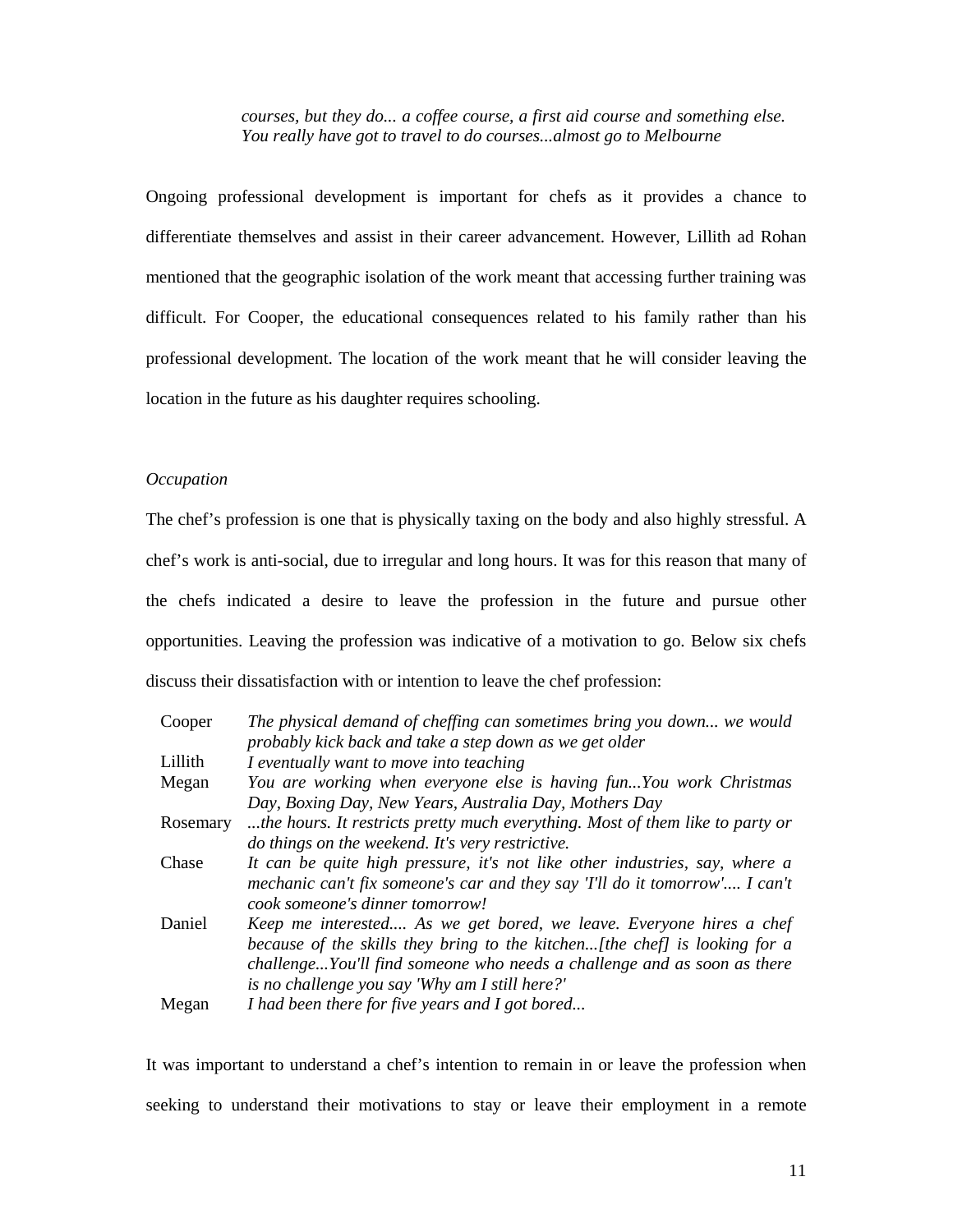Tasmanian location. The selected quotes above indicate some of the sources of dissatisfaction with the profession and in other cases a desire to leave the profession.

## *Individual and Travel*

A range of individual factors were discussed as factors influencing a chef's decision to leave their employment in a remote Tasmanian location. These factors include the distance from family and friends and the profession providing a transferrable skill set which allows for travel.

Lillith *My family ringing up and saying "When are you coming back to [home town] to live?"* Rohan *Friends...Yeah, friends. There are no friends down here.*  Cooper *Now that we've got a family, is being away from the family* 

Lillith, Rohan and Cooper all mentioned the distance from their families as reasons to leave their employment. Rohan mentioned that there are no friends in the location where he is working, and this was generally supported by the other chefs who mentioned that their irregular and antisocial work hours means that their peer group is generally their work colleagues.

A desire for travel was an issue for participants in relation to the profession. A shortage of qualified chefs and a skill set that is transferrable means that chefs can exit their employment and find further employment with relative little trouble. The hospitality industry in general is regarded as one fitted with a revolving door and chefs are certainly one group of hospitality professionals that are known for their job hopping and short tenure. As such, questions were included which asked specifically about travel and turnover intentions.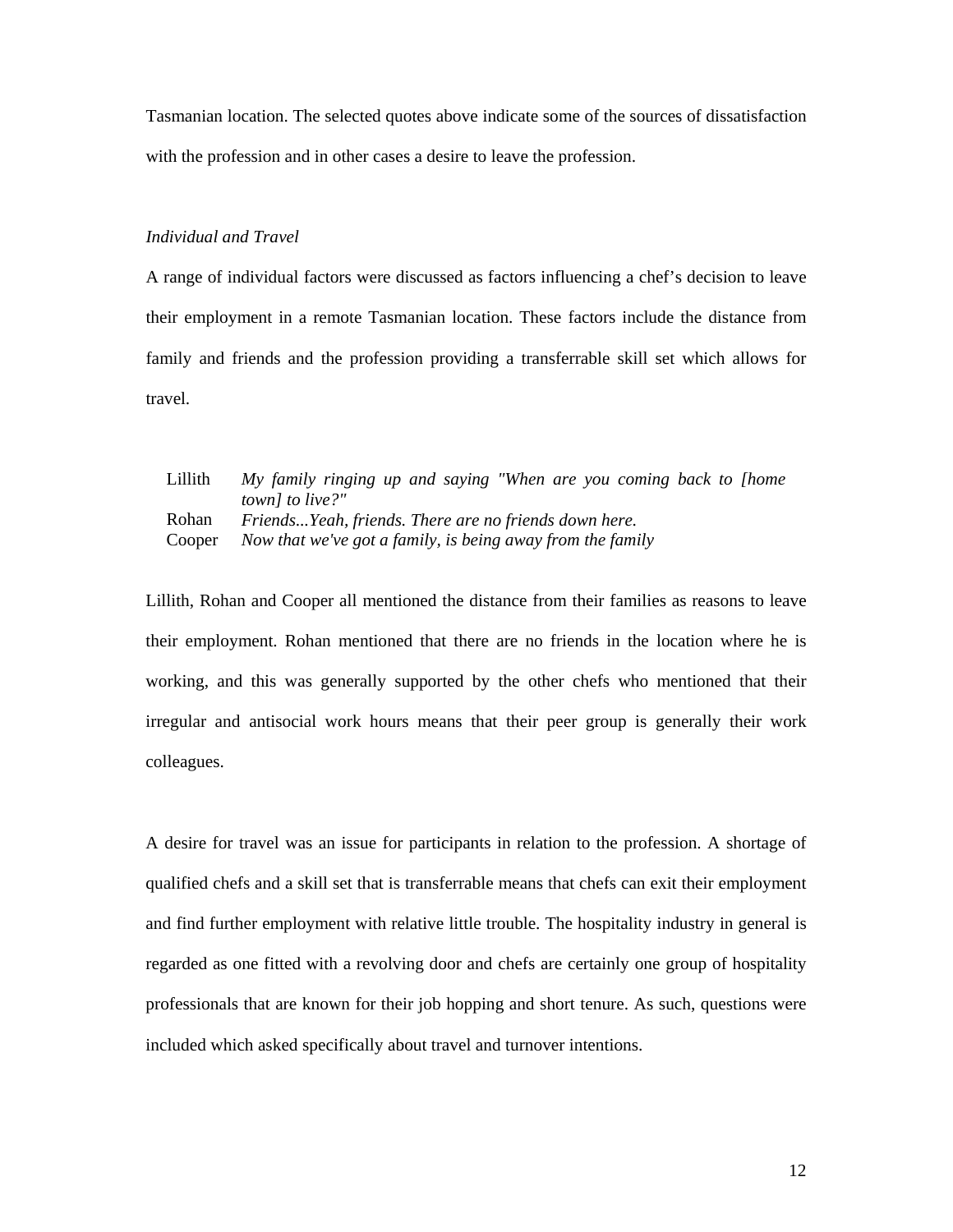Christine *I'm a chef so I can go anywhere where I wanted to.*  Cooper *You can go anywhere you like and always find work*  Daniel *If I get itchy feet I can say 'Hey, look, I'm off'...[and then] I can walk into anywhere and say 'Hey man, guess what I do?...* 

The responses from Christine, Cooper and Daniel are indicative of the majority of responses from chefs who participated in this study. That is, there is no perceived difficulty in finding work and they are not limited to any particular geographic location for their employment.

## *Conclusion of Motivation to Go*

The motivation to leave a remote location appears to be influenced by the lack of facilities and services in the location, a desire to develop new skills or undertake further formal training, perceived barriers to career advancement or promotion, dissatisfaction with the chef profession, and the ability to travel and easily gain employment in many other locations.

### *Motivation to Stay*

The motivation to remain in employment in a remote location was attributed to the geographic location of the work, the employing organisation the chef occupation. Each of these is discussed in turn.

## *Geographic Location*

While the geographic location presented a motivation to go for some chefs, for others the remote location was a source of satisfaction and a motivation to stay.

| Lillith   | I applied for a lot of jobs, a lot of them in remote locations              |  |  |  |  |
|-----------|-----------------------------------------------------------------------------|--|--|--|--|
| Chase     | Just the photographs. I have always livedwell always try and live, near the |  |  |  |  |
|           | ocean It has a nice beach!                                                  |  |  |  |  |
| Christine | You think of Tassie and you think of {location}                             |  |  |  |  |
| Daniel    | [We] saw Tassie on a doco and thought 'Oooh, that looks nice', and down     |  |  |  |  |
|           | we came                                                                     |  |  |  |  |
| Jakob     | It feels like home                                                          |  |  |  |  |
|           | I don't like cities much lifestyle the best people                          |  |  |  |  |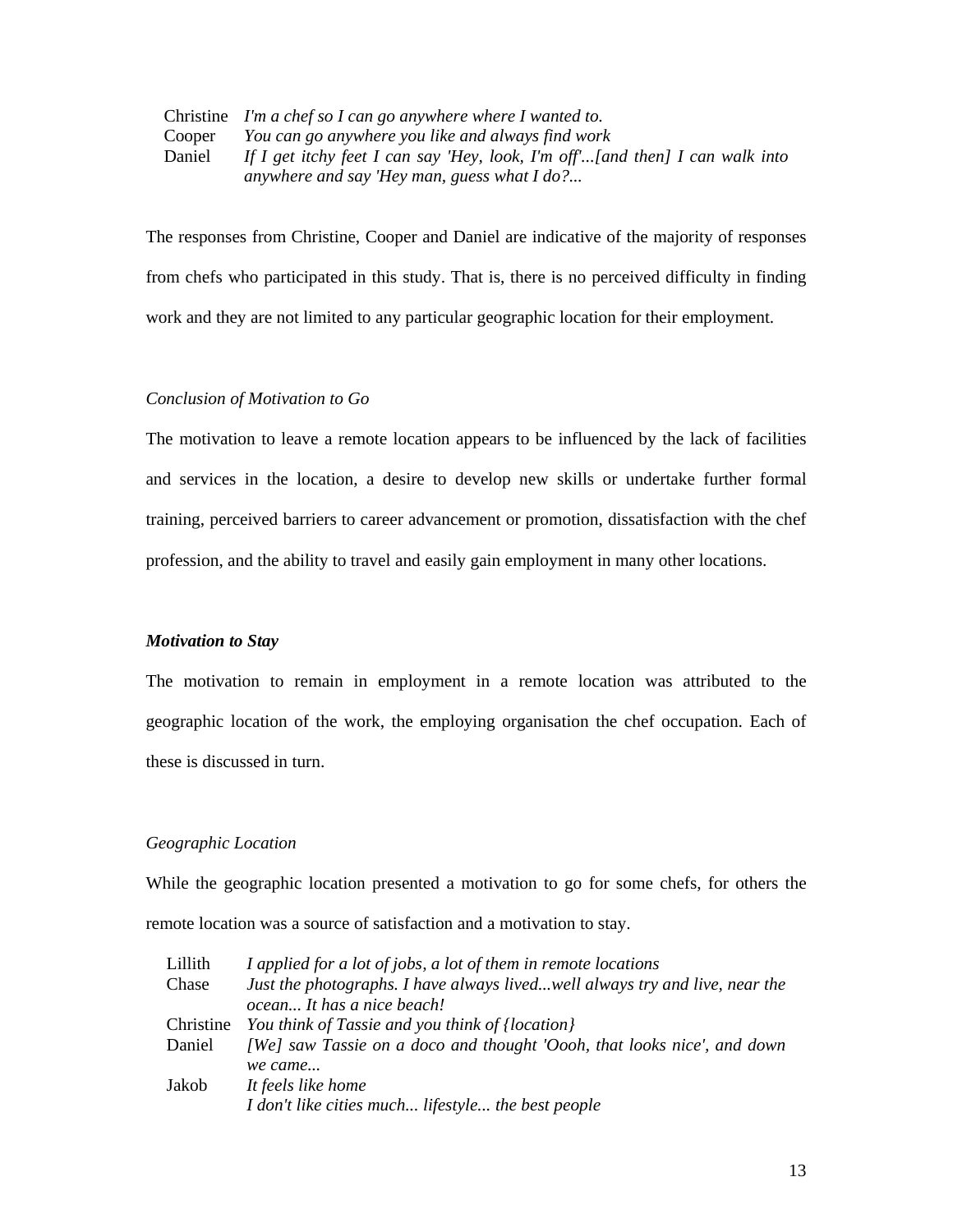For the five chefs above, the geographic location of the work was both an attraction and a motivation to stay. This was attributed to the physical attractiveness of the area, the chefs' perception of and preference to work or live in remote locations and a chance to work in some world renowned locations.

## *Organisation*

The employing organisation was also a factor influencing a chef's decision to stay employed in a remote Tasmanian location. The organisation operates a number of hotels and resorts in remote, rural and metropolitan Tasmanian locations and offers chefs the ability to work in other properties throughout Tasmania, if a vacancy arises. Chefs are also encouraged to move between the different outlets at a property and develop their skills in a multi-dimensional way. As an example of the task variety available, one property owned by the participating organisation included three restaurants; one of which featured a seafood buffet and also specialised in custom menus to cater for the conferences and incentives market; a bakery, a pizzeria and a bulk catering facility that prepares over 80,000 meals per year. As a consequence of its size, the organisation can providing benefits and incentives that competitors may find difficult to match and the organisation itself was mentioned as a motivation to stay by all ten study participants. Organisational factors that indicated a motivation to stay included the company's general management approach, size and stability of the employing organisation, the task variety, the remuneration package and the opportunity for career advancement.

Three chefs commented specifically upon the organisation's managerial approach as a positive influence on their job satisfaction and motivation to stay: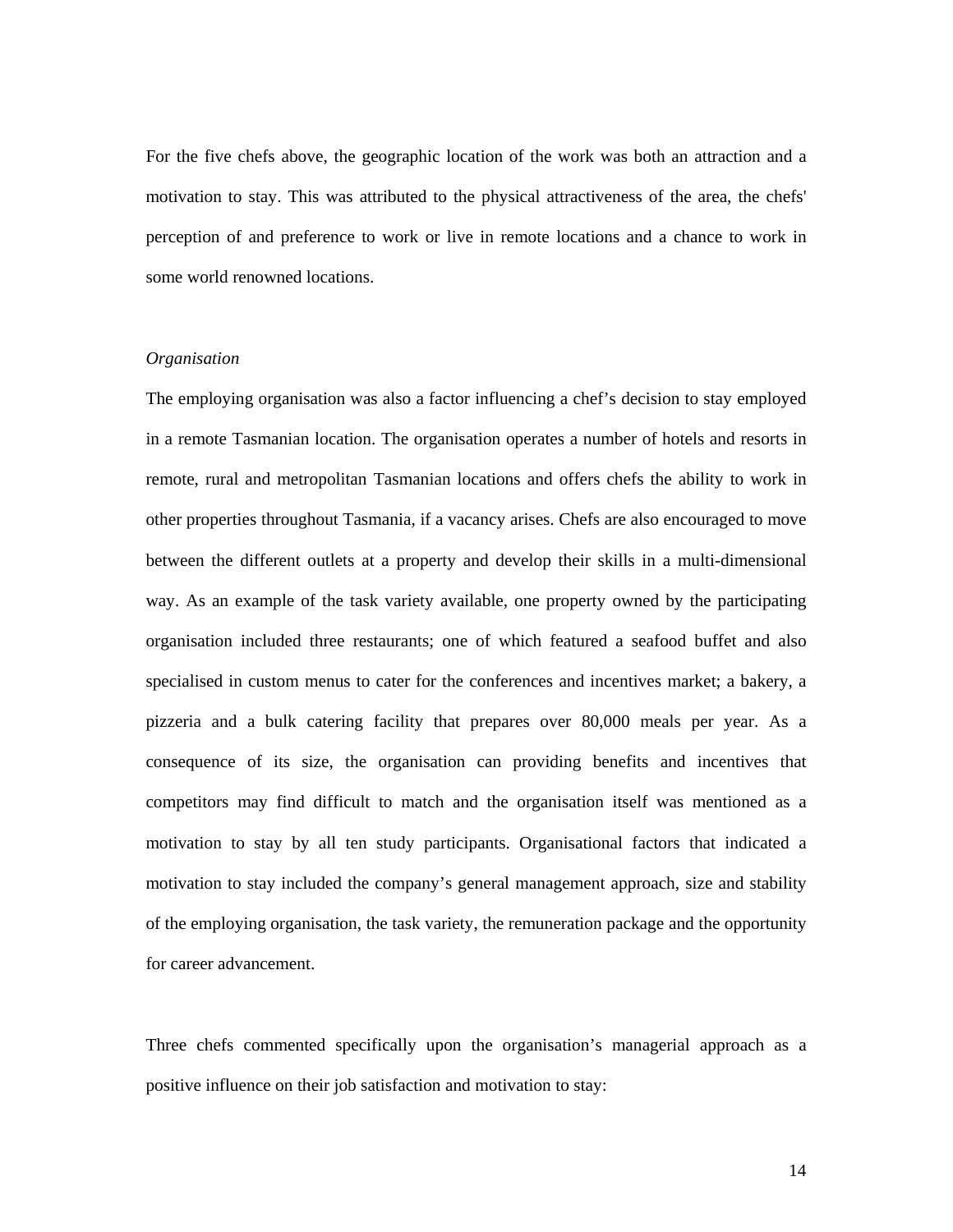| Chase    | The actual company I couldn't say anything wrong about - They look after   |
|----------|----------------------------------------------------------------------------|
|          | you really well! We have a nice house, just me and my partner in it!       |
| Daniel   | [the management] here are grouse! It's a well-oiled machine!               |
| Rosemary | They were very helpful when I first come over here. Like, really, you ring |
|          | them up and they actually answer the phone. And they call you back. You    |
|          | know, that's like a huge thing.                                            |

Cooper and Lillith commented that the size and stability of the organisation also motivated

them to stay with the organisation;

Cooper *A stable company, obviously one that is going to be around for a while... you know your pay is going to be there every fortnight and that the company is going to grow* Lillith *The other companies...seem a bit smaller. I don't think they'll offer us as good pay rates* 

The range of outlets that were operated by the employing organisation offered the chefs greater variety and thus was indicative of a motivation to stay, as Lillith and Megan comment:

| [the] different outlets I can work inif I get bored in one outlet I can ask the |
|---------------------------------------------------------------------------------|
| [executive] chef to be transferred to a different department                    |
| Workingfor a large company means that you can move I can move within            |
| the company, and they are building a couple of nice new resorts                 |
|                                                                                 |

Finally, the remuneration package and the potential for career advancement was taken as

being indicative of a motivation to stay, as Rohan and Daniel comment:

- Rohan *Here offered good money, along with a new opportunity My pay is pretty good. It's up there with, equal to, most of the big capital cities*
- Daniel *I've managed to work for [participating organisation], and I think the thing was 'If you're going to work in hospitality, work for them!' and the progression is there, so like head chef, exec chef.... is on the cards.*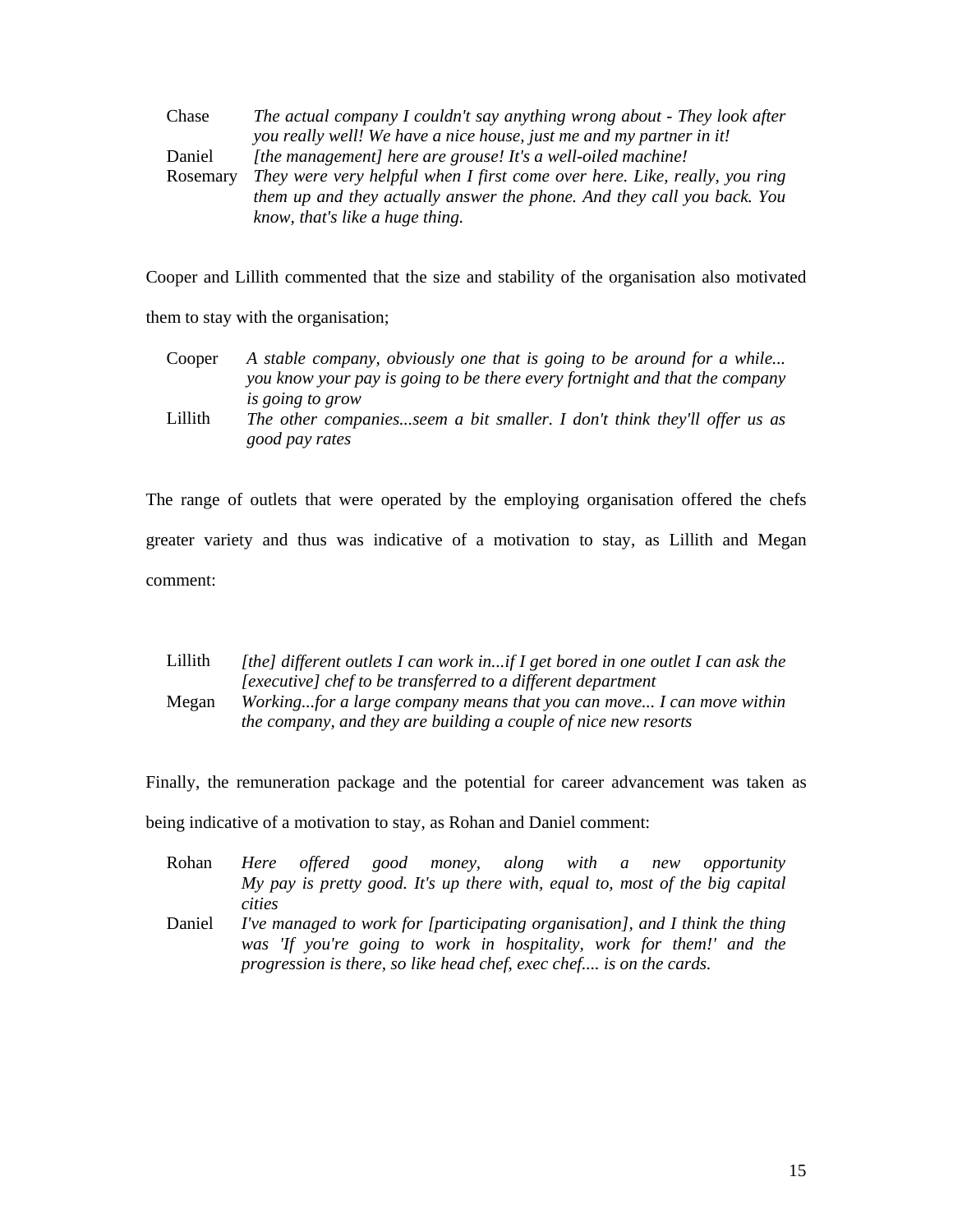## *Occupation*

Specific aspects of the chef profession were mentioned as a motivation to stay and a source of satisfaction. The 'chef lifestyle' and creativity of work were frequently cited as sources of satisfaction. The selected quotes below are related to a chef's satisfaction with the profession:

| Christine    | It's a lifestyle more than anythingIt's the adrenalin of service and the build |  |  |  |  |  |
|--------------|--------------------------------------------------------------------------------|--|--|--|--|--|
|              | up to service. Then it's all happening It's just good, it's like a family. The |  |  |  |  |  |
|              | kitchen is a family                                                            |  |  |  |  |  |
| Cooper       | I love the adrenalin                                                           |  |  |  |  |  |
| Lillith      | The thrill of pumping out a good meal                                          |  |  |  |  |  |
| Lillith      | One of my friends is a pastry chef. She loves sweets. She loves to decorate    |  |  |  |  |  |
|              | beautiful cakes                                                                |  |  |  |  |  |
| <b>Brock</b> | I enjoy the creativity of it!                                                  |  |  |  |  |  |

Chefs work in highly stressful environments; working to meet multiple deadlines in environments that are prone to accidents, heat, stress, burnout, in addition to irregular and anti-social work hours. However, as indicated above, this lifestyle was an attraction. Creativity was also a motivator to stay, with the work of a chef has been described as being that of an artist. Chefs prepare meals for a diverse consumer market and get to demonstrate their skills in creating a piece of art that will be appreciated by the consumer.

## *Economic*

Unexpectedly, none of the chefs interviewed mentioned the economic crisis or any perceived difficulty in finding work as a reason to stay in the current employment relationship. The timing of this study was at the heart of the Global Economic Crisis and was expected to discourage turnover intentions. However, in relation to the economic crisis, participants commented:

| Chase  | from chefs - other chefs that I know, travelling around, nobody has had a |  |  |  |  |
|--------|---------------------------------------------------------------------------|--|--|--|--|
|        | problem getting a job. And chefs, we've been flat out. As much as we ever |  |  |  |  |
|        | have. So people are still eating. Still spending money.                   |  |  |  |  |
| Cooper | It hasn't affected Tasmania for one; we have got bigger numbers coming    |  |  |  |  |
|        | through now than over the last few seasons, and being a chef we're in     |  |  |  |  |
|        | demand! So we don't really have to be worrying about that quite so much.  |  |  |  |  |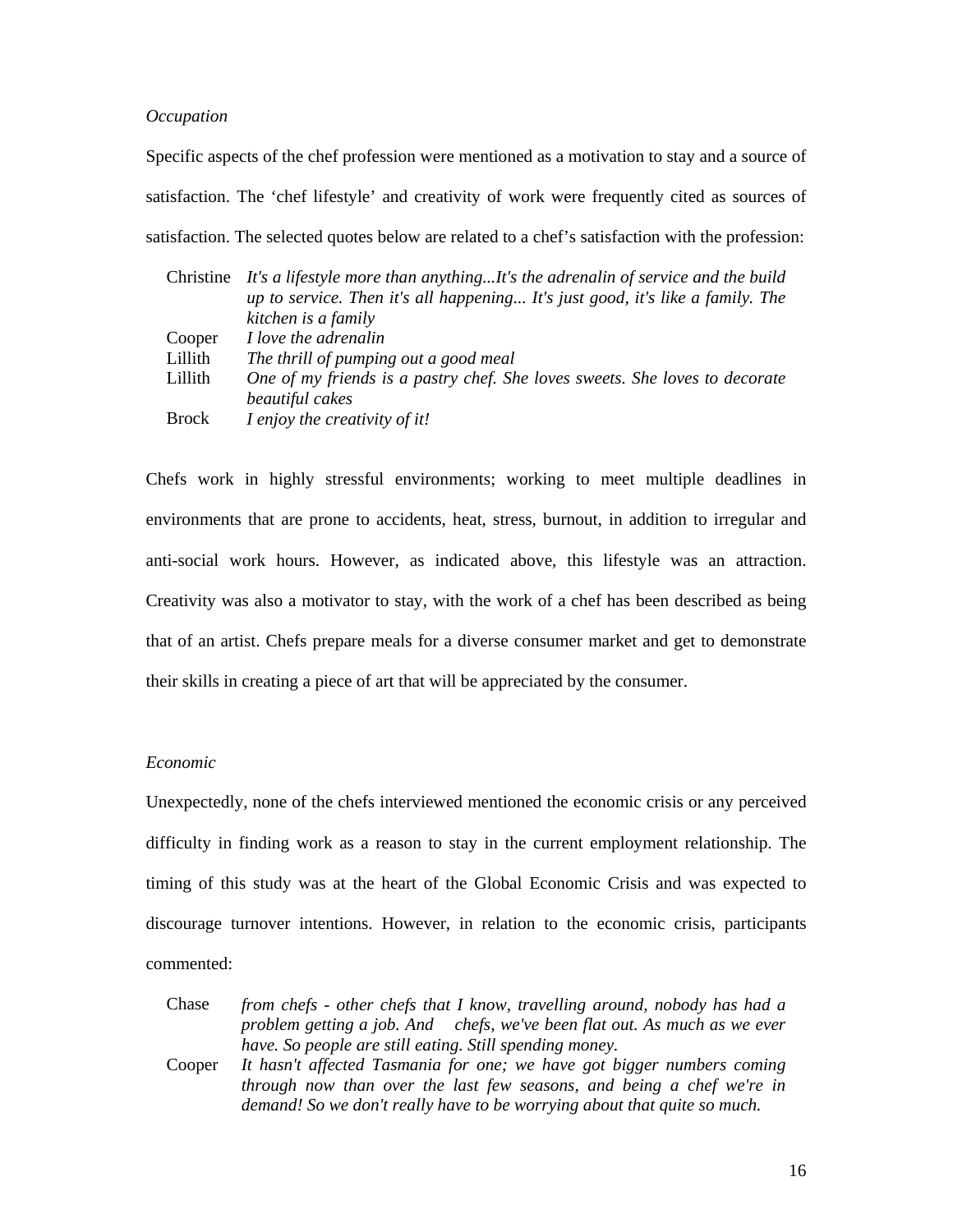## **Discussion**

The study findings indicate that the motivation to remain in employment for a chef is influenced by both motivator and the hygiene factors. Participants identified five of the six motivators identified by Herzberg (2003) as relevant to their job satisfaction: achievement, the work itself, responsibility, advancement and growth. The sixth motivator, recognition, was mentioned by Cooper as an area in which the participating organisation is not doing well and which could therefore be reducing job satisfaction for chefs. Discussions of occupational factors such as the conditions associated with the profession were consistent with Herzberg's concept of working conditions and were the only hygiene factor mentioned by chefs in this study. Unexpectedly, remuneration and company policy and administration, which Herzberg (2003) treats as hygiene factors, were discussed by chefs as motivations to stay. This suggests that dual-motivation theory was more valuable for understanding the motivators which influenced chefs' motivations to stay than for understanding the hygiene factors which influenced their motivation to go.

An emergent finding of this research was the fit of the results with job-embeddedness theory (JET), which was introduced by Mitchell, Holtom and Lee (2001) as a method of understanding an employee's intention to leave the organisation. JET is described as *'a key mediating construct between specific on-the-job and off-the-job factors and employee retention'* (Mitchell et al., 2001:1108); and *'reflecting the totality of forces that constrain people from leaving their current employment. It captures those factors that embed and keep an employee in his or her present position'* (Mitchell et al., 2001:1115). The study's findings suggest that three components of JET, link, fit and sacrifice, are considered in the turnover intentions of the staff. For example, Rohan discussed the difficulty in making and maintaining friends in the remote location as a motivation to go. However, Jakob, who has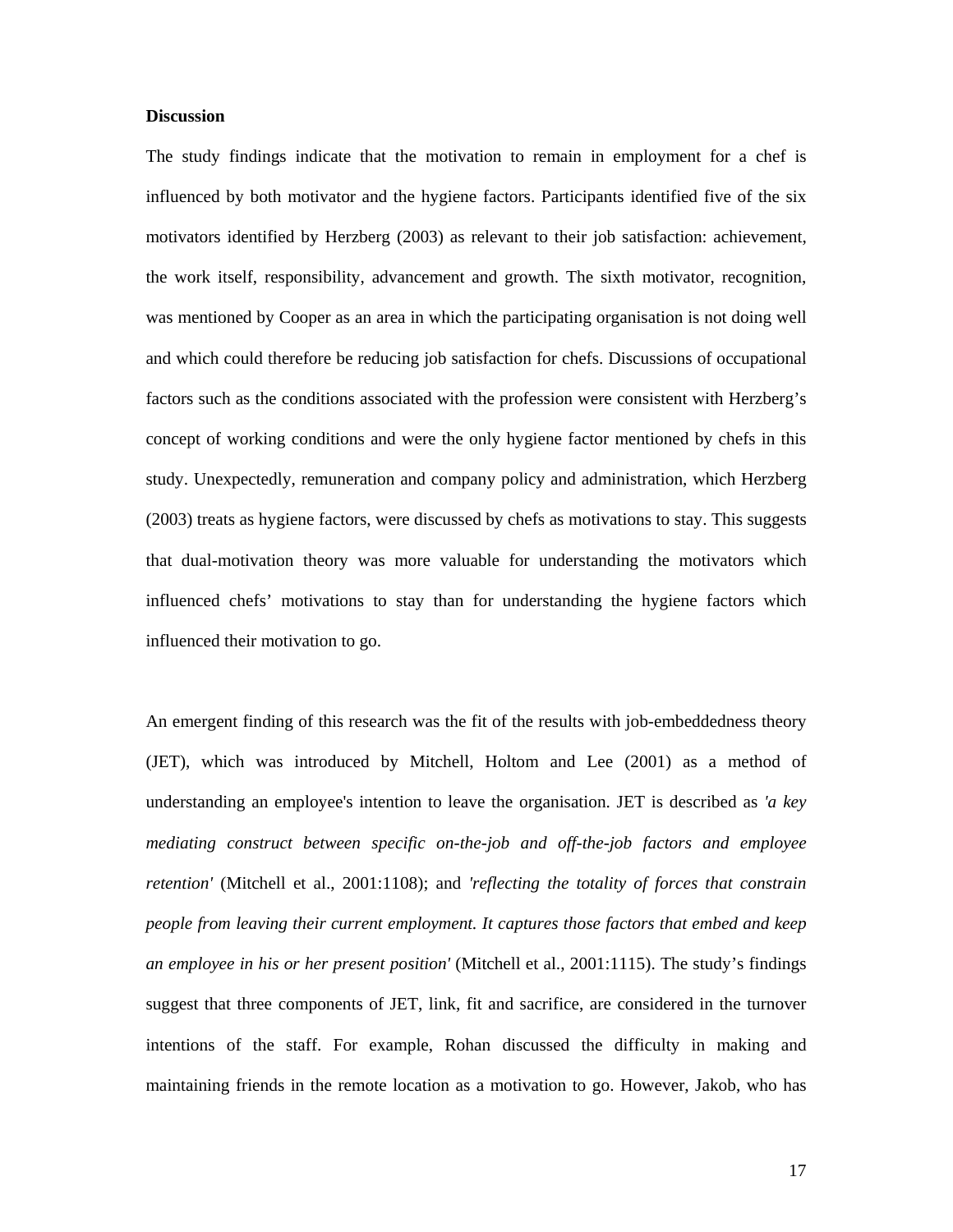spent a number of years in the location, talked about the link and fit with the community as a motivation to stay. Sacrifice is interesting. When asked whether she would work for another organisation in the same location, Lillith mentioned that she would not consider that because of the benefits she would lose (e.g., discounted staff accommodation and other incentives provided by the organisation; in addition to the task variety). Chefs whose particular demographic and biographical information suggested that they had a mortgage, partner and or children would be sacrificing considerably more in terminating their employment relationship whereas a relatively young chef does not perceive the sacrificing of ties with colleagues and the organisation (for example) as a motivation to stay. JET certainly presents a new and exciting way of understanding the turnover intentions and the decision making process (i.e., the reasons to stay) of staff, particularly mobile staff such as chefs, in remote locations.

## **Conclusion**

#### *Theoretical Contribution*

This study has contributed to theory about the competing motivations to leave and to stay which influence turnover decisions by indicating that particular employment characteristics can influence both motivations. The research found that the geographical location of the work and the working conditions associated with the occupation created motivations to go and motivations to stay for the chefs in this study. This suggests that future theoreising and research about turnover and retention should consider the potential for employment characteristics to act on both motivations at once. It also suggests that dual-motivation theory should be reconceptualised to accommodate employment characteristics acting as motivators and hygiene factors rather than as one or the other.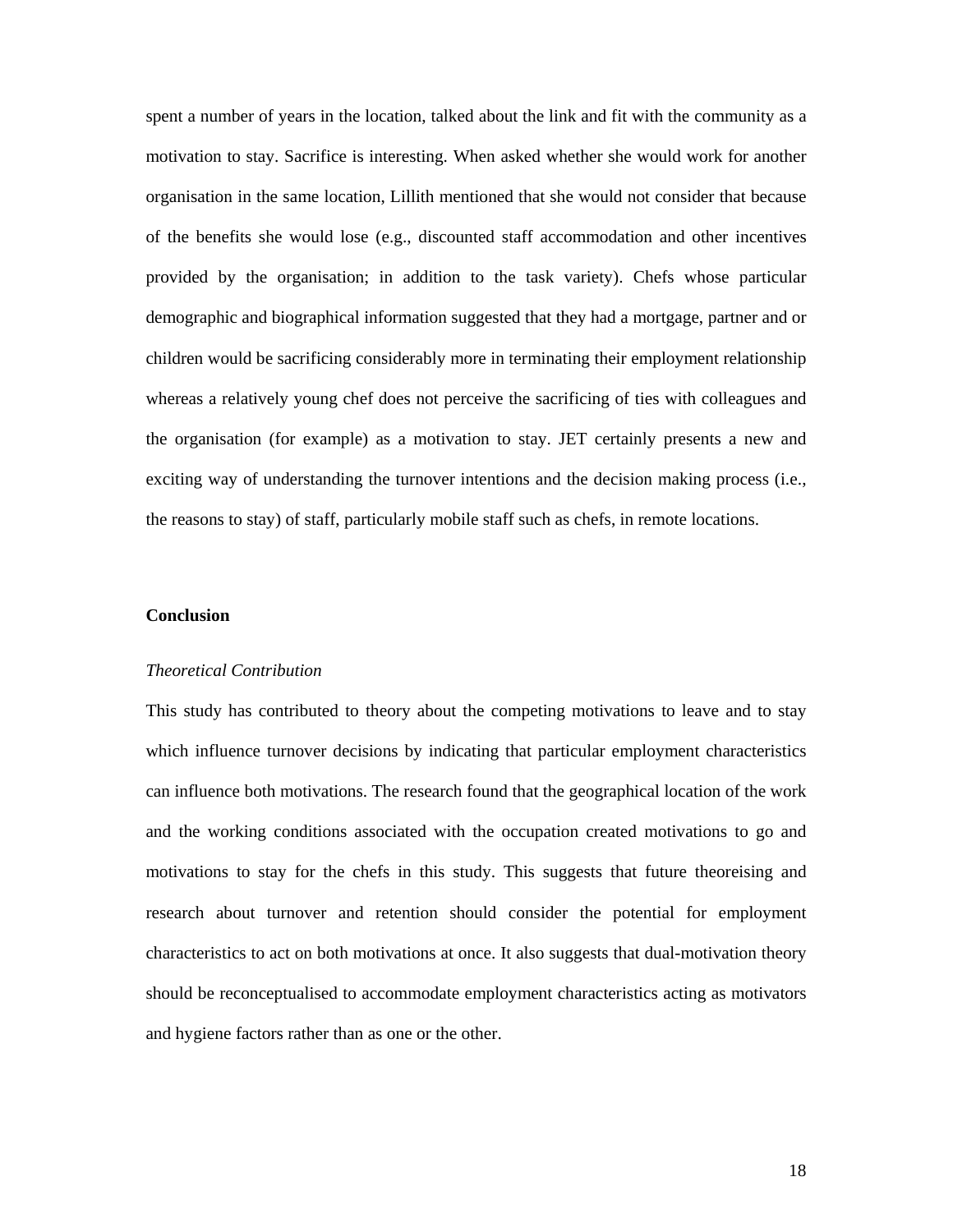## *Contribution to Practice*

Rowley and Purcell (2001) believe that the key to reducing labour turnover and increasing retention lies with the management of organisations. They write "in terms of the causes of labour churn, we found that much of it was self-inflicted by employers, and unplanned turnover was the consequence of poor management practices, including weak HR strategies" (Rowley and Purcell, 2001:182). The study's finding that a number of the factors identified by chefs were both motivations to go and motivations to say suggests that organisations can strengthen their HR strategies by determining which factors are being experienced by their employees and whether they are being experienced as a motivation to go or a motivation to stay. The research finding that participants' demographic characteristics (such as family situation and level of experience in the profession) affected motivations to stay or go suggests that organisations should also determine how employee characteristics might mediate the influences on these motivations.

## *Limitations and opportunities for future research*

Three characteristics of this research establish limits or parameters to its value. Firstly, data was collected during the off-peak tourism season so only the 'core' staff of the participating organisation were available. The organisation operates on a core-periphery employment model by employing such staff on fixed term or casual contracts to cater for the changing demand. This meant that the departure of casual and contract staff at the end of the peak season may have biased the research findings. Future studies could also investigate casual or contract employees to determine how employment status might affect their motivations to stay or go.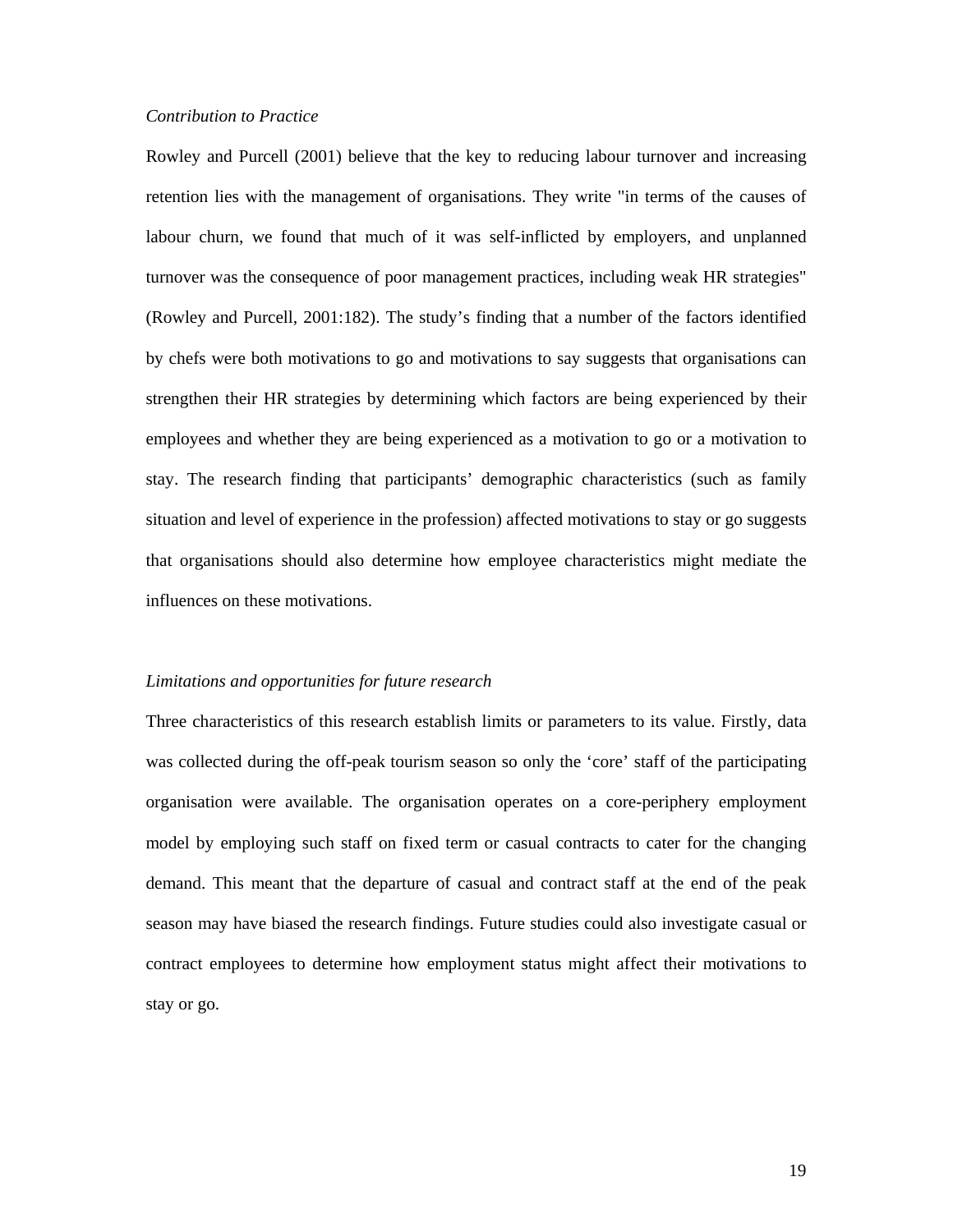Secondly, this study used participants from a single organisation in order to control for the effect of company policies on the chefs' motivations. Future studies may control for geographic location and intentionally increase the number of organisations that are invited to participate in an effort to focus the results specific to the geographic location, independent of the employing organisation.

Thirdly, this research, based in a constructivist and interpretive paradigm has deliberately sought to understand the lived experiences of the chefs who participated in the study. Consequently, it did not employ any quantitative measures of job satisfaction or dissatisfaction or actual turnover or turnover intentions. A quantitative measure may be introduced in further studies that examine the differences between the individual/personality and the level of job satisfaction as an indicator of turnover intention/actual turnover. A longitudinal study that incorporates both attraction, reasons to stay, reasons to go and finally actual turnover (with the possibility of using exit interviews) would provide rich and exciting information to further understand these issues.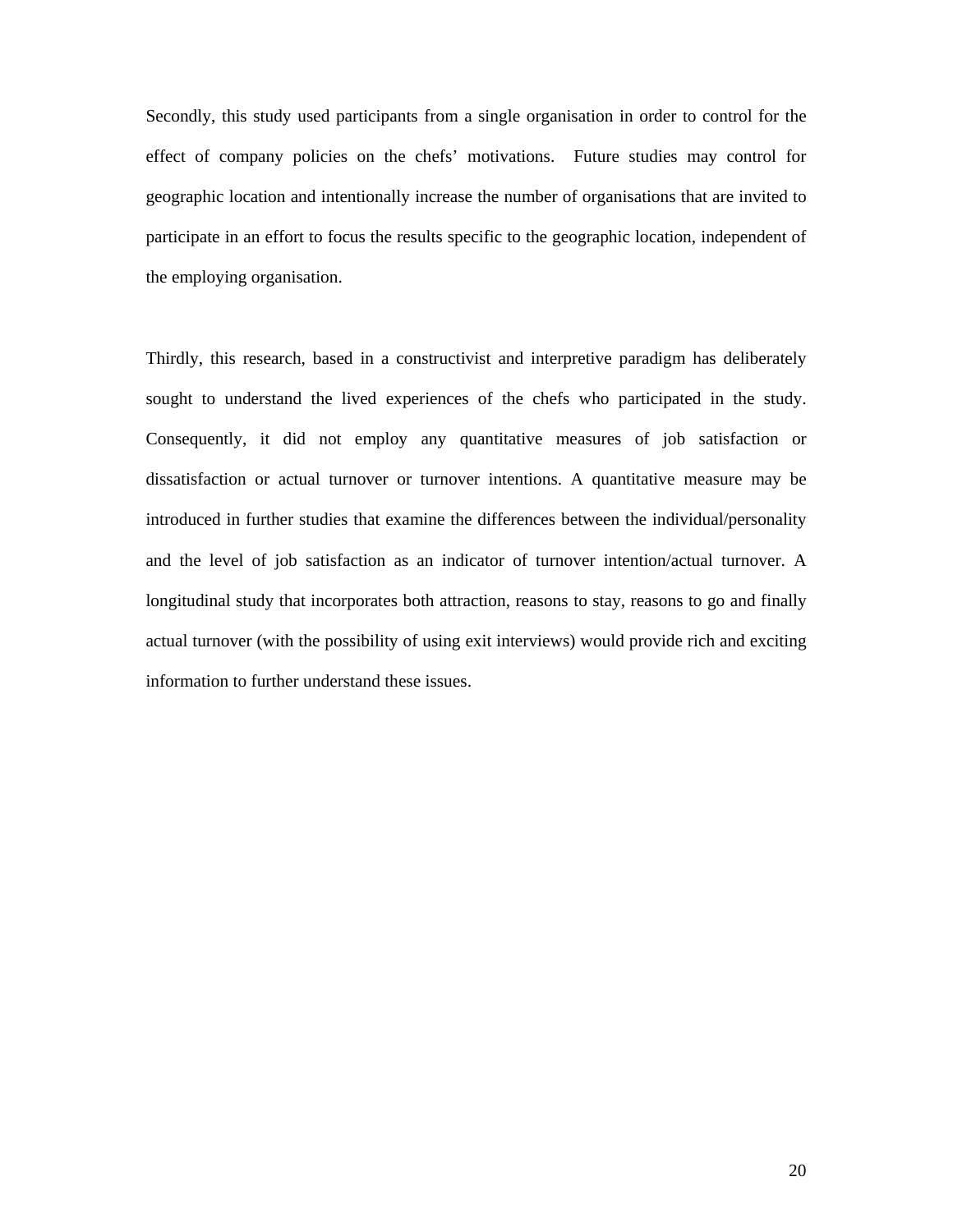Baum, T. (2002). Skills and Training for the Hospitality Sector: A review of issues. *Journal of Vocational Education and Training, 54*(3), 343-363.

Cairncross, G., & Kelly, S. (2008). Human Resource Development and 'casualisation' in Hotels and Resorts in Eastern Australia: Getting the best to the customer? *Journal of Management and Organization, 14*, 367-385.

Collins, A. (2007). Human Resources: A Hidden Advantage? *International Journal of Contemporary Hospitality Management, 19*(1), 78-84.

Daly, A. (2007). *Outbound student exchange at Australian and New Zealand universities: the effects of pre-departure decision-making, in-country experiences and post-sojourn outcomes.* Griffith University, Brisbane, QLD.

Davidson, M., & Timo, N. (2006). *Labour Turnover & Costs in the Australian Accommodation Industry*. Royal Exchange NSW: Griffith University QLD.

De Vos, A., & Meganck, A. (2009). What HR managers do versus what employees value: Exploring both parties' views on retention management from a psychological contract perspective. *Personnel Review, 38*(1), 45-60.

Gow, K., Warren, C., Anthony, D., & Hinschen, C. (2008). Retention and intentions to quit among Australian male apprentices. *Education and Training, 50*(3), 216-230.

Guba, E. G., & Lincoln, Y. S. (1989). *Fourth Generation Evaluation*. Newbury Park, CA: Sage Publications.

Hausknecht, J. P., Rodda, J. M., & Howard, M. J. (2009). Targeted employee retention: Performance-based and job-related differences in reported reasons for staying. *Human Resource Management, 48*(2), 269-288.

Herzberg, F. (2003). One more time: How do you motivate employees? *Harvard Business Review, 81*(1), 86-96.

Herzberg, F., Mausner, B., & Snyderman, B. B. (1959). *The motivation to work* (2nd ed.). New York: Wiley.

Hytter, A. (2007). Retention strategies in France and Sweden. *Irish Journal of Management, 28*(1), 59 - 79.

Maertz Jr, C. P., & Griffith, R. W. (2004). Eight Motivational Forces and Voluntary Turnover: A theoretical Synthesis with Implications for Research. *Journal of Management, 30*(5), 667-683.

Mariani, J. (2006). Hold On To Your Star Chef. *Restaurant Hospitality,* 90 (5): 24.

Martin, A., Mactaggart, D., & Bowden, J. (2006). The barriers to the recruitment and retention of supervisors/managers in the Scottish tourism industry. *International Journal of Contemporary Hospitality Management, 18*(5), 380 - 397.

Min, H. (2007). Examining sources of warehouse employee turnover. *International Journal of Physical Distribution and Logistics Management, 37*(5), 375-388.

Mitchell, T. R., Holtom, B. C., & Lee, T. W. (2001). How to keep your best employees: Developing an effective retention policy. *The Academy of Management Executive, 15*(4), 96-109.

Poulson, J. (2009). Working Conditions in Hospitality: Employees' Views of the Dissatisfactory Hygiene Factors. *Journal of Quality Assurance in Hospitality and Tourism, 10*(1), 23-43.

Pratten, J. (2003). What makes a great chef? *British Food Journal, 105*(6/7), 454-459. Robinson, R. N. S., & Barron, P. E. (2007). Developing a framework for understanding the impact of deskilling and standardisation on the turnover and attrition of chefs. *Hospitality Management, 26*, 913 - 926.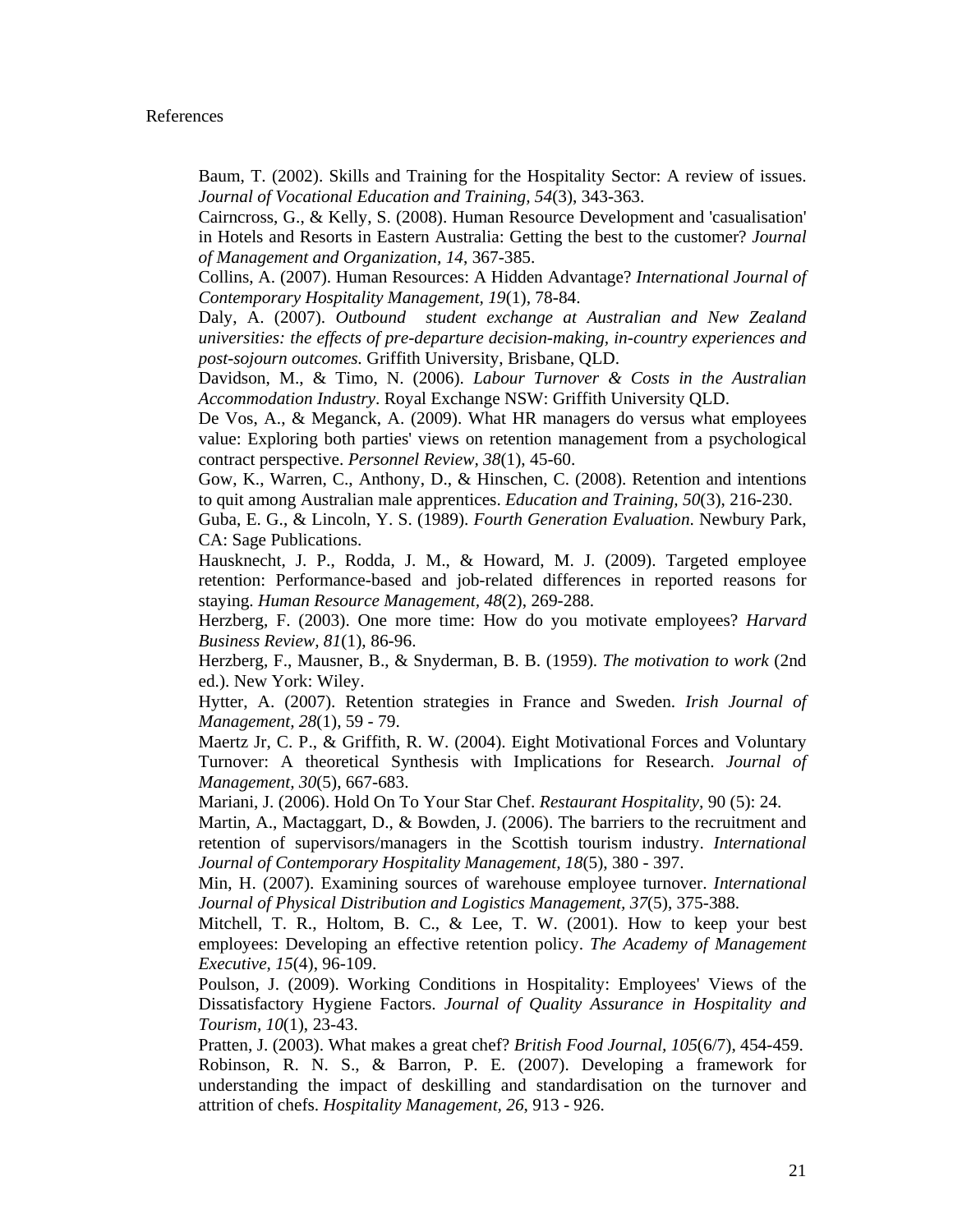Rowley, G., & Purcell, K. (2001). As cooks go, she went: is labour churn inevitable? *Hospitality Management, 20*, 163-185.

Shuy, R. W. (2002). In-person versus telephone interviewing. In J. F. Gubrium & J. A. Holstein (Eds.), *Handbook of interview research context and method* (pp. 537- 555). Thousand Oaks, CA: Sage Publications.

Tourism and Transport Forum Australia (2006). Labour Shortages, Skills & Training. *Tourism and Transport Forum Australia, 2006*.

Udechukwu, I. (2007). The Influence of Intrinsic and Extrinsic Satisfaction on Organizational Exit (Voluntary Turnover): Evidence from a Correctional Setting. *Journal of Applied Management and Entrepreneurship, 12*(1), 127-141.

Walsh, K., & Taylor, M. (2007). Developing in-House Careers and Retaining Management Talent: What Hospitality Professionals want from their jobs. *Cornell Hotel and Restaurant Administration Quarterly, 48*(2), 163-182.

World Travel & Tourism Council (2009). Travel and Tourism Economic Impact 2009: Australia, *World Travel & Tourism Council*. London: World Travel & Tourism Council.